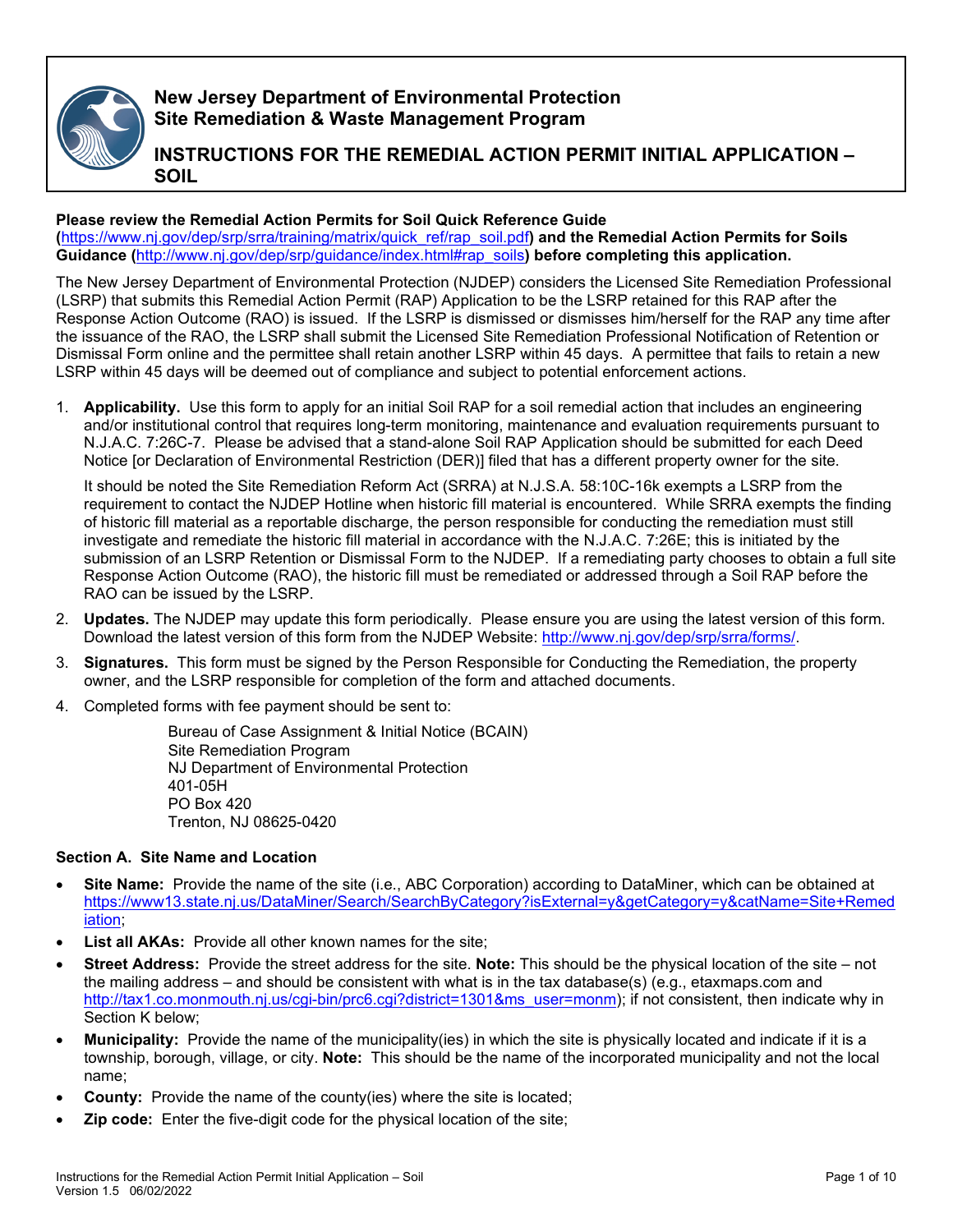- **Program Interest (PI) Number(s):** Provide the PI Number assigned by the NJDEP according to DataMiner (see web link above). If this application is being submitted due to a subdivision of the site, please contact BCAIN prior to permit application in order to determine if new PI Numbers are needed. Contact BCAIN by email to [SRWM\\_NJEMS@dep.nj.gov](mailto:SRWM_NJEMS@dep.nj.gov) and include the following information along with your request: the subdivided lots, tax maps (current and new), owners of each lot, and the newly designated addresses for the subdivided lots;
- **Case Tracking Number(s):** Provide all NJDEP generated site identification numbers (Hotline incident numbers, UST Notice of Intent to Close numbers, ISRA numbers, etc.).
- **Municipal Block(s) and Lot(s):** Provide the municipal block(s) and lot(s) numbers for the site/property (not just the municipal block(s) and lot(s) numbers of the Deed Notice); this should be consistent with what is in the tax database(s) (e.g., etaxmaps.com and [http://tax1.co.monmouth.nj.us/cgi-bin/prc6.cgi?district=1301&ms\\_user=monm\)](http://tax1.co.monmouth.nj.us/cgi-bin/prc6.cgi?district=1301&ms_user=monm); if not consistent, then indicate why in Section K below and provide additional documentation as necessary;
- **Federal Case:** Indicate if the site is a federal case. If "Yes", indicate the case type; check all that apply. Please note that the following Federal Facility case types are ineligible to proceed without the NJDEP's pre-approval: US Department of Energy sites, US Department of Defense sites, Comprehensive Environmental Response, Compensation, and Liability Act (CERCLA) sites (commonly known as NPL/Superfund sites), and Resource Conservation and Recovery Act (RCRA) Government Priority Remedial Action (GPRA) Sites listed at [http://www.epa.gov/epawaste/hazard/correctiveaction/pdfs/2020scc.pdf.](http://www.epa.gov/epawaste/hazard/correctiveaction/pdfs/2020scc.pdf) Additional information regarding the Site Remediation Reform Act (SRRA) implementation process for RCRA, CERCLA and Federal Facility Sites can be found at: [http://www.nj.gov/dep/srp/srra/training/matrix/quick\\_ref/rcra\\_cercla\\_fed\\_facility\\_sites.pdf.](http://www.nj.gov/dep/srp/srra/training/matrix/quick_ref/rcra_cercla_fed_facility_sites.pdf)

If you have any questions, please contact the Bureau of Case Management at 609-633-1455.

## **Section B. Initial Soil Remedial Action Permit Application**

- 1. Indicate the reason(s) for the submittal of this Initial Soil RAP Application by checking one of the following selections:
	- **To support a Response Action Outcome (RAO)**

#### • **To support a Post-No Further Action (NFA)**

This applies for sites that received a NFA letter (must be an attached document) and were required to apply for a Soil RAP by May 7, 2014.

**Note:** This permit application will not be processed until all RAP annual fees and the Remedial Action Protectiveness/Biennial Certification fee, including any past due fees, have been paid in full. Please see the Compliance Notice: Post-NFA cases requiring remedial action permits which can be found at: https://www.nj.gov/dep/srp/enforcement/post\_nfa\_compliance\_notice.pdf

#### • **Subdivision of an Existing Soil RAP**

For a new permit due to a subdivision of a restricted area already under a Soil RAP, indicate if a Soil RAP Termination Application was also submitted for the original parcel(s). If the permit application is for a subdivision, but a Soil RAP Termination Application has not been submitted, then check the "No" box and indicate in section K below why it was not submitted. If the permit application is for a subdivision and the restricted area is limited to just one sub-divided parcel, then a Soil RAP Modification Application can be submitted. Be advised that the Soil RAP remains associated with the parcel(s) from which the discharge(s) occurred.

#### • **Other (provide reason (e.g., pursuant to 7:26C-14.3 for chromate chemical production waste))**

2. You must include the appropriate application fee that is indicated on the form and can also be found in the Fee Guidance Document [\(https://www.nj.gov/dep/srp/guidance/fees/\)](https://www.nj.gov/dep/srp/guidance/fees/). Note that the document must be postmarked by June 30 of each fiscal year to apply that year's fee. Documents submitted on or after July 1 of each fiscal year will be required to apply that year's fee. Checks shall be made payable to "Treasurer State of New Jersey." Include your PI Number on your check.

#### **Section C. Fee Billing Contact Person**

Complete this section for the fee billing contact person. The Annual Permit Fee Invoice will be mailed to this person.

#### **Section D. Person Responsible for Conducting the Remediation – Co-Permittee.**

Complete this section for the Person Responsible for Conducting the Remediation (PRCR). A person's name must be submitted as the contact person, not a title. **All contact information provided in this section should be for the PRCR, not the agent/person with power of attorney to complete/sign this application on behalf of the PRCR. "Care of" (C/O) is not acceptable unless it is for a special circumstance (e.g., condo association, person requiring special**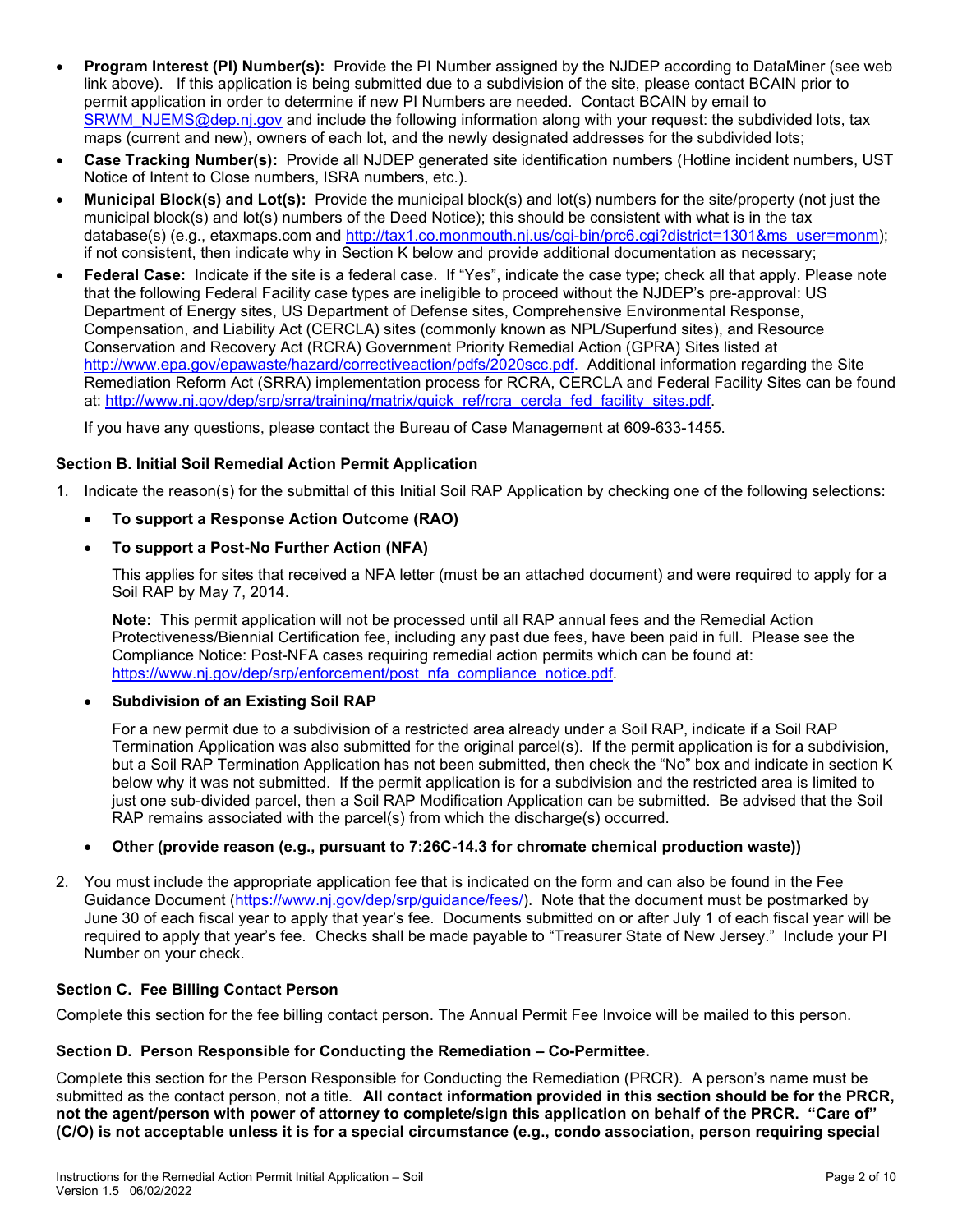**assistance); if this is the case, then explain why in Section K below and provide additional documentation as necessary.** If there is more than one person, complete the Addendum A for the additional person(s).

**Note**: For a Post-NFA Case, the PRCR will be the person/entity to whom the NFA Letter is addressed. If a PRCR cannot be found, then document a good faith effort to locate the PRCR who received the NFA letter or RAO; this includes but is not limited to, the use of certified letters, business databases, phone logs, and internet searches. If the PRCR who received the NFA letter or RAO no longer exists, provide appropriate documentation; this includes but is not limited to, bankruptcy court filings (e.g., Notices of Discharge, approved Chapter 11 plans, etc.), and business database printouts. If it is documented that the PRCR is not a viable entity, then the Department will not include that entity as permittee on the Soil RAP.

Check the box if this entity will be the "Primary Contact for Permit Compliance" (i.e., will be performing cap inspections, submitting Soil Remedial Action Protectiveness/Biennial Certification Forms, submitting Soil RAP Applications). This box should not be checked off in both Section D and Section E.

## **Section E. Current Owner of the Site – Co-Permittee.**

Complete this section for the current owner of the site; this should be consistent with what is in the tax database(s) (e.g., etaxmaps.com and [http://tax1.co.monmouth.nj.us/cgi-bin/prc6.cgi?district=1301&ms\\_user=monm\)](http://tax1.co.monmouth.nj.us/cgi-bin/prc6.cgi?district=1301&ms_user=monm); if not consistent, then indicate why in Section K below and provide additional documentation as necessary. A person's name must be submitted as the contact person, not a title. **All contact information provided in this section should be for the current owner, not the agent/person with power of attorney to sign this application on behalf of the current owner. "Care of" (C/O) is not acceptable unless it is for a special circumstance (e.g., condo association, person requiring special assistance); if this is the case, then explain why in Section K below and provide additional documentation as necessary.** If there is more than one person, complete the Addendum B for the additional person(s).

Check the box if this entity will be the "Primary Contact for Permit Compliance" (i.e., will be performing cap inspections, submitting Soil Remedial Action Protectiveness/Biennial Certification Forms, submitting Soil RAP Applications). This box should not be checked off in both Section D and Section E.

## **Section F. Attached Documents**

Attach the following documents with the Initial Soil RAP Application:

**Note:** All electronic copies should be provided in Adobe PDF file format on a compact disc (CD). All the documents required below can be combined into a single Adobe PDF file on the CD with the exception of the filed Deed Notice document, which must be a separate Adobe PDF file on the CD.

- Hard copy *and* electronic copy of the Soil RAP Application using the current form on the NJDEP Website [\(http://www.nj.gov/dep/srp/srra/forms/\)](http://www.nj.gov/dep/srp/srra/forms/).
- Electronic copy of the filed Deed Notice document (must be a separate Adobe PDF file) with book and page numbers, which should include all associated attachments/exhibits. The copy should be the document that was filed with the recording officer responsible for recording deeds for each county in which the property is located.
- The Remedial Action Report (RAR) should be submitted through the online portal unless this application is related to a Post-NFA Case. Provide the Licensed Site Document (LSD) Activity Number for the RAR online submission; this information can be found on the Acknowledgement Letter received after the completion of the online service. For Post-NFA Cases, submit a CD with an electronic copy of the RAR and any other pertinent reports/letters (e.g., Remedial Action Workplan (RAW) Approval Letters) on it.
- Electronic copy of a map or indicate on the form the location in the RAR (page # / figure #) of the map(s) showing area of concern/source and showing and/or explaining horizontal and vertical delineation of the soil contamination.
- Electronic copy of the NFA Letter, if applicable (Post-NFA Cases only).
- Electronic copy of the completed Remediation Cost Review and RFS/FA Form with a detailed cost estimate, if applicable, and only indicate one of the following: if the **original** Financial Assurance (FA) mechanism (hard copy), including any Amendments, is attached to the Soil RAP Application; if the original FA mechanism was already submitted to the NJDEP, including the date it was submitted; or if an electronic copy of the Remediation Funding Source (RFS) mechanism and the amendment to conform to the Financial Assurance format is included if using an existing RFS mechanism as the FA.
- Electronic copy of the homeowner or condominium association's annual budget that includes funds for the operation, maintenance, and monitoring of the engineering control(s) at the site, if applicable.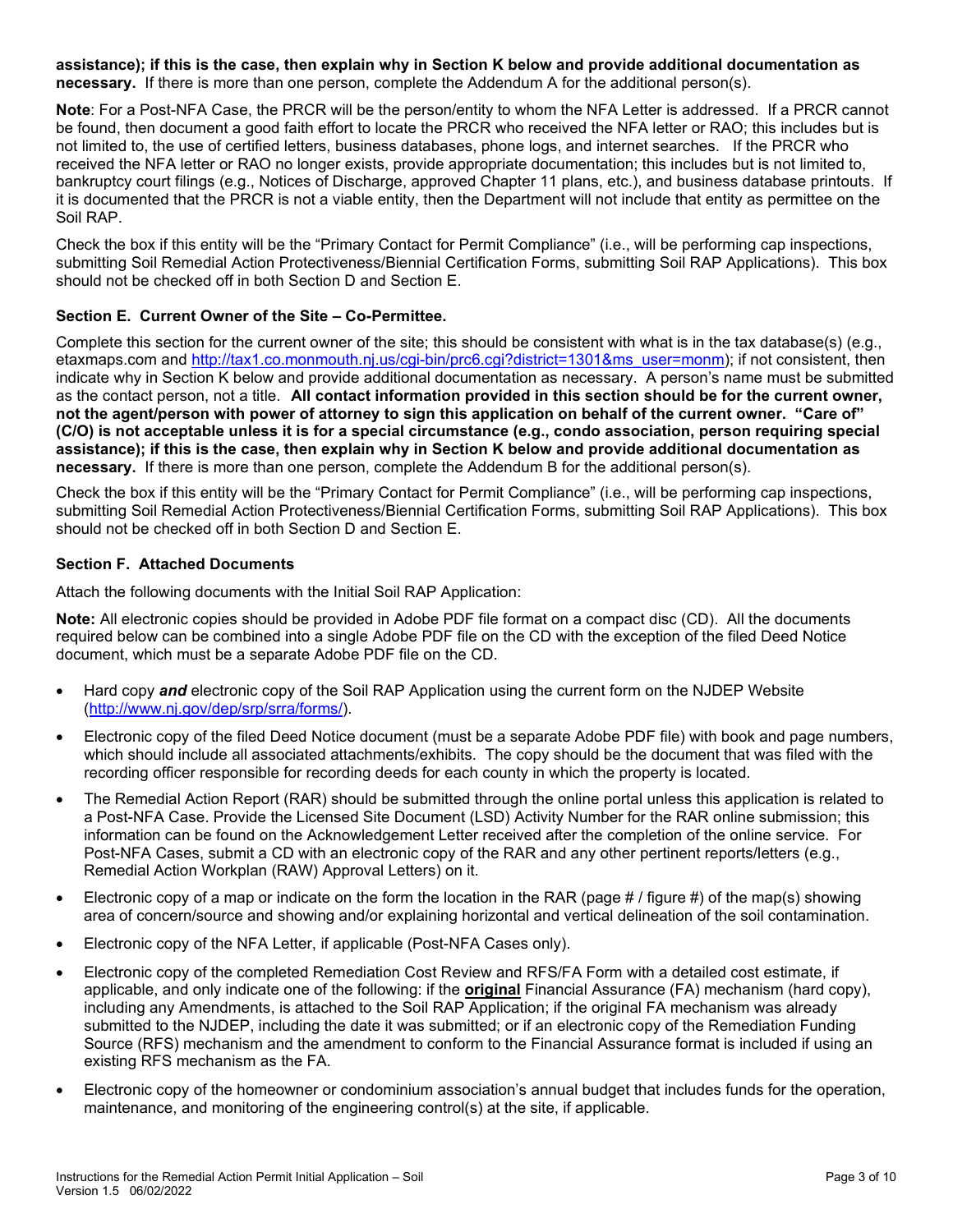## **Section G. Deed Notice Information**

- 1. Provide the filing date that is stamped on the most applicable Deed Notice by the county recording officer.
- 2. Provide the name of the county or counties where the Deed Notice was filed.
- 3. Provide the Book Number and page numbers (first page to last page) stamped on the Deed Notice by the county recording officer.
- 4. Indicate the total number of pages filed in the Deed Notice.
- 5. Provide the Instrument/Control/File Number(s) stamped on the Deed Notice by the county recording officer. Note that some counties only use an instrument number. In this case, leave the book and page numbers blank.
- 6. Include the municipal Block(s) and Lot(s) numbers of the restricted area(s). This should be consistent with what is in the tax database(s) (e.g., etaxmaps.com and [http://tax1.co.monmouth.nj.us/cgi](http://tax1.co.monmouth.nj.us/cgi-bin/prc6.cgi?district=1301&ms_user=monm)[bin/prc6.cgi?district=1301&ms\\_user=monm\)](http://tax1.co.monmouth.nj.us/cgi-bin/prc6.cgi?district=1301&ms_user=monm); if not consistent, then provide additional documentation.
- 7. Indicate if the restricted area encompasses the entire site/property that is contained within the Deed Notice. If "No" is checked, include the percentage of the site/property that is covered in the Deed Notice.
- 8. Indicate if this Deed Notice is for Historic Fill material at the site. If "Yes", indicate if the Historic Fill material is impacting the ground water at the site.

 If the historic fill material is impacting ground water, indicate if a CEA/WRA Fact Sheet Form has been submitted to the NJDEP. If "No", attach a completed CEA/WRA Fact Sheet Form to this application.

If Historic Fill material is not impacting ground water at the site, indicate how it was determined by checking the appropriate box, either "Ground water sampled and below GWQS" or "Ground water not sampled because no trigger in SI/RI".

- 9. Indicate if the Deed Notice is for Polychlorinated Biphenyl (PCB) soil contamination greater than 1 parts per million (ppm) remaining at the site. If "Yes", provide the location in the RAR (*Section #*) that documents compliance with the federal Toxic Substances Control Act (TSCA) program. Please see the "Coordination of NJDEP and USEPA PCB Remediation Policies" Webpage located at<https://www.nj.gov/dep/srp/guidance/pcbremediation/> for guidance on this issue.
- 10. Indicate if the Deed Notice restricted area has been mapped and accurately depicts the Deed Notice boundary on NJ-GeoWeb. If not, then submit a GIS compatible map of the Deed Notice restricted area, produced in conformance with guidance at [http://www.nj.gov/dep/srp/gis,](http://www.nj.gov/dep/srp/gis) by email to srpgis**\_**[dn@dep.nj.gov](mailto:srpgis_dn@dep.nj.gov) and provide the date that the email was sent to the NJDEP. If it was previously submitted, then do not resubmit and just indicate the date the email was sent.

## **GIS Deliverables submittal requirements:**

- ESRI ArcMap users are advised that "mdb" (geodatabase) files are no longer accepted via email for security reasons. Attach GIS polygon shape files instead. Shape files need to include the following file extensions: .shp; .shx; .dbf; and .prj.
- Computer-aided Design (CAD) software users must submit DWG files defined in "model space" NAD 83 State Plane Coordinate feet. The Deed Notice/DER boundary should be mapped as a DWG **Polygon** and the record(s) that depict the extent of the Deed Notice/DER boundary must be named "Deed\_Notice\_Boundary" in the Layer field. Do not name annotation, graphics or any other map element in this way.
- Send GIS deliverables **by email only** to [srpgis\\_dn@dep.nj.gov](mailto:srpgis_dn@dep.nj.gov) (do not include CAD or shape files on the CD submitted with the form).
- Please refer to<http://www.state.nj.us/dep/srp/gis/>for the Minimum Accuracy Requirements for SRP GIS Submissions.
- In the body of the email that includes the GIS deliverables, include the Deed Notice information as described in the Administrative Requirements for GIS Deliverables found at <http://www.state.nj.us/dep/srp/gis/>.
- For specifics regarding the Deed Notice attribute information to be included with the GIS submittal please refer to the following:<http://www.state.nj.us/dep/srp/gis/>
- GIS questions/comments should be directed to [srpgis@dep.n](mailto:srpgis@dep.)j.gov.
- 11. Indicate if a compliance option (e.g., compliance averaging) was used to evaluate the data. If "Yes", then provide the location in the RAR (Section #) that describes the details of the compliance option used.
- 12. Indicate if the AOC for the Soil RAP Application is limited only to historic fill or historically applied pesticides (HAP). If "Yes", questions #13 and 14 below may be skipped as the SRS-MGW exposure pathway does not apply.
- Instructions for the Remedial Action Permit Initial Application Soil Page 4 of 10 Version 1.5 06/02/2022 13. Indicate if soil sampling in the unsaturated zone revealed exceedances of the default Soil Remediation Standards for the Migration to Ground Water (SRS-MGW) exposure pathway remaining with the AOCs for the Soil RAP Application.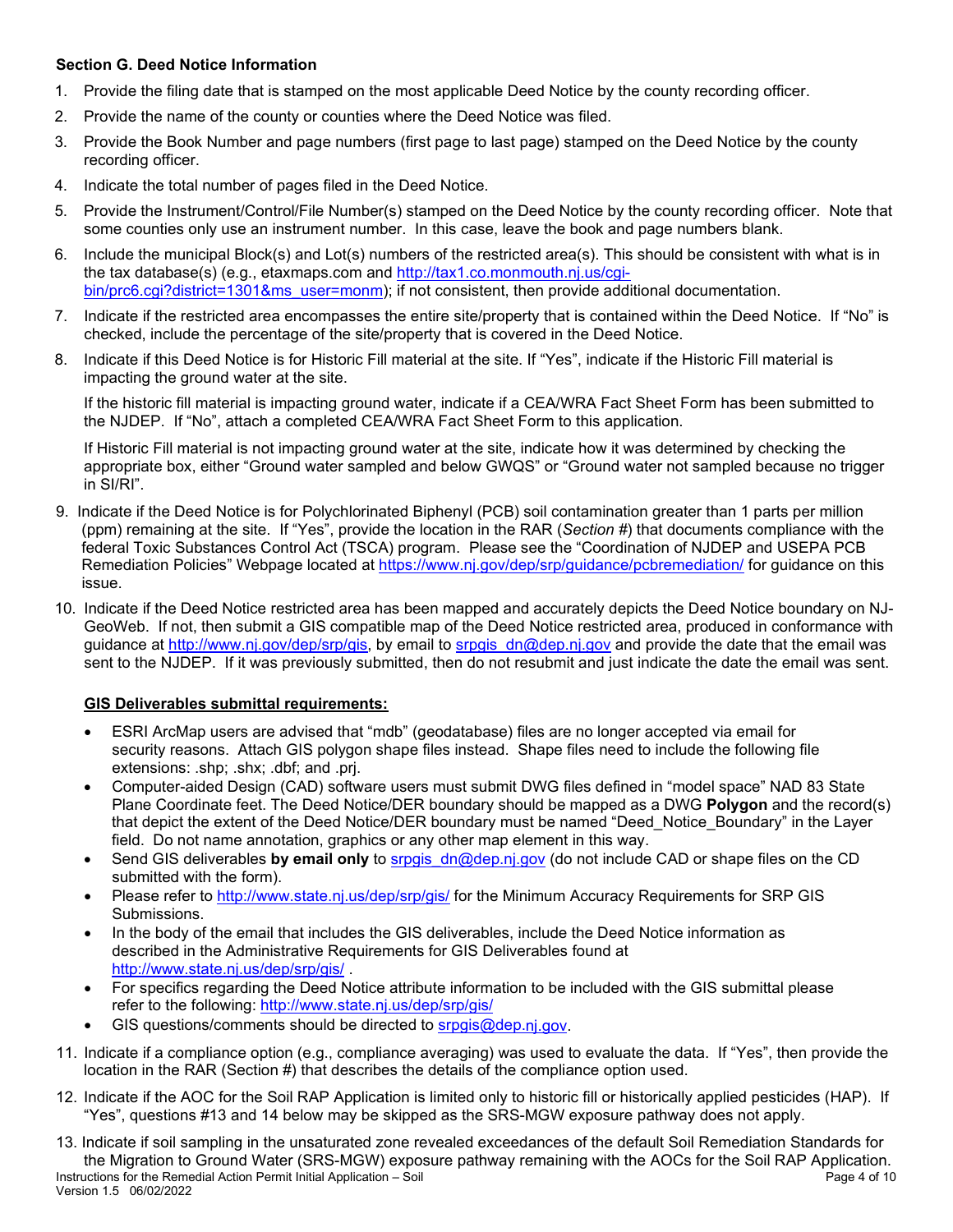If "Yes", indicate how the MGW exposure pathway was addressed and provide the location in the RAR that addresses this issue.

14. Indicate if a low permeability cap is being used to address the MGW exposure pathway at the site. If "Yes", then provide the location in the RAR (*Section #*) that describes the details of the low permeability cap used and provide the following as appropriate:

**VOCs with ground water contamination** - Indicate whether a Ground Water Remedial Action Permit Application has been submitted and whether MNA has been demonstrated while the site has been capped. If "No", provide the location in the RAR (Section #) that justifies the deviation from the capping of volatile contaminants for the MGW exposure pathway guidance.

**VOCs without ground water contamination** - Indicate whether the soil vapor sample concentrations are below the Impact to Ground Water Soil Vapor Screening Levels for the appropriate timeframe. If "No", provide the location in the RAR (Section #) that justifies the deviation from the capping of volatile contaminants for the MGW exposure pathway guidance.

**Inorganics/SVOCs with ground water contamination -** Indicate whether a Ground Water Remedial Action Permit Application has been submitted. If "No", provide the location in the RAR (Section #) that justifies the deviation from the capping of inorganic and semi-volatile contaminants for the MGW exposure pathway guidance.

**Inorganics/SVOCs without ground water contamination -** Indicate whether there is a minimum 2-foot clean soil buffer above the seasonal high-water table. If "No", provide the location in the RAR (Section #) that justifies the deviation from the capping of inorganic and semi-volatile contaminants for the MGW exposure pathway guidance.

Please see the Alternative Remediation Standards Technical Guidance for Soil and Soil Leachate for the Migration to Ground Water Exposure Pathway document at

https://www.ni.gov/dep/srp/guidance/srra/ars\_migration\_to\_gw\_guidance.pdf.

Please see the Capping of Volatile Contaminants for the Impact to Ground Water Pathway (currently known as the MGW Exposure Pathway) guidance document at [https://www.nj.gov/dep/srp/guidance/rs/igw\\_vo\\_capping.pdf](https://www.nj.gov/dep/srp/guidance/rs/igw_vo_capping.pdf) and the Capping of Inorganic and Semi-Volatile Contaminants for the Impact to Ground Water Pathway (currently known as the MGW Exposure Pathway) guidance document at [https://www.nj.gov/dep/srp/guidance/rs/igw\\_capping.pdf.](https://www.nj.gov/dep/srp/guidance/rs/igw_capping.pdf)

15. List all contaminants **still present** at the site/property in the table that require the use of a Deed Notice (attach additional pages if needed). For each contaminant indicate the highest concentration **remaining** at any depth, and the shallowest depth at which a concentration was detected above standards, as measured to include the thickness of the cap. Note that the highest concentration and the shallowest depth can be from two different sampling points. **Do not attach tables from reports**.

Indicate if historic fill is present. If historic fill is present, indicate whether or not historic fill was assumed to be contaminated but not sampled. If historic fill was sampled, then list concentrations in table.

Fill the table in with the following information:

**Contaminant:** List all contaminants above the applicable Soil Remediation Standards at N.J.A.C. 7:26D;

**Compliance Option:** Check the box if a compliance option was used and the highest result indicated is the average value in a particular area and is not the highest result.

**Highest Concentration:** List the maximum concentration for each contaminant in milligrams per kilogram (mg/kg), and check the box if the highest concentration was the result of a compliance option;

**Shallowest Depth:** List the shallowest depth (in feet) where the contaminant was detected as measured to include the thickness of the cap;

**Residential Soil Remediation Standard for the Ingestion-Dermal Exposure Pathway:** The Residential Ingestion-Dermal Exposure Pathway Soil Remediation Standards can be obtained at [https://www.nj.gov/dep/rules/rules/njac7\\_26d.pdf?202105.](https://www.nj.gov/dep/rules/rules/njac7_26d.pdf?202105) The Residential Ingestion-Dermal Exposure Pathway Soil Remediation Standards are located in Table 1 of the Remediation Standards.

**Non-Residential Soil Remediation Standard for the Ingestion-Dermal Exposure Pathway:** The Non-Residential Ingestion-Dermal Exposure Pathway Soil Remediation Standards can be obtained at [https://www.nj.gov/dep/rules/rules/njac7\\_26d.pdf?202105.](https://www.nj.gov/dep/rules/rules/njac7_26d.pdf?202105) The Non-Residential Ingestion-Dermal Exposure Pathway Soil Remediation Standards are located in Table 2 of the Remediation Standards.

**Residential Soil Remediation Standard for the Inhalation Exposure Pathway:** The Residential Inhalation Exposure Pathway Soil Remediation Standards can be obtained at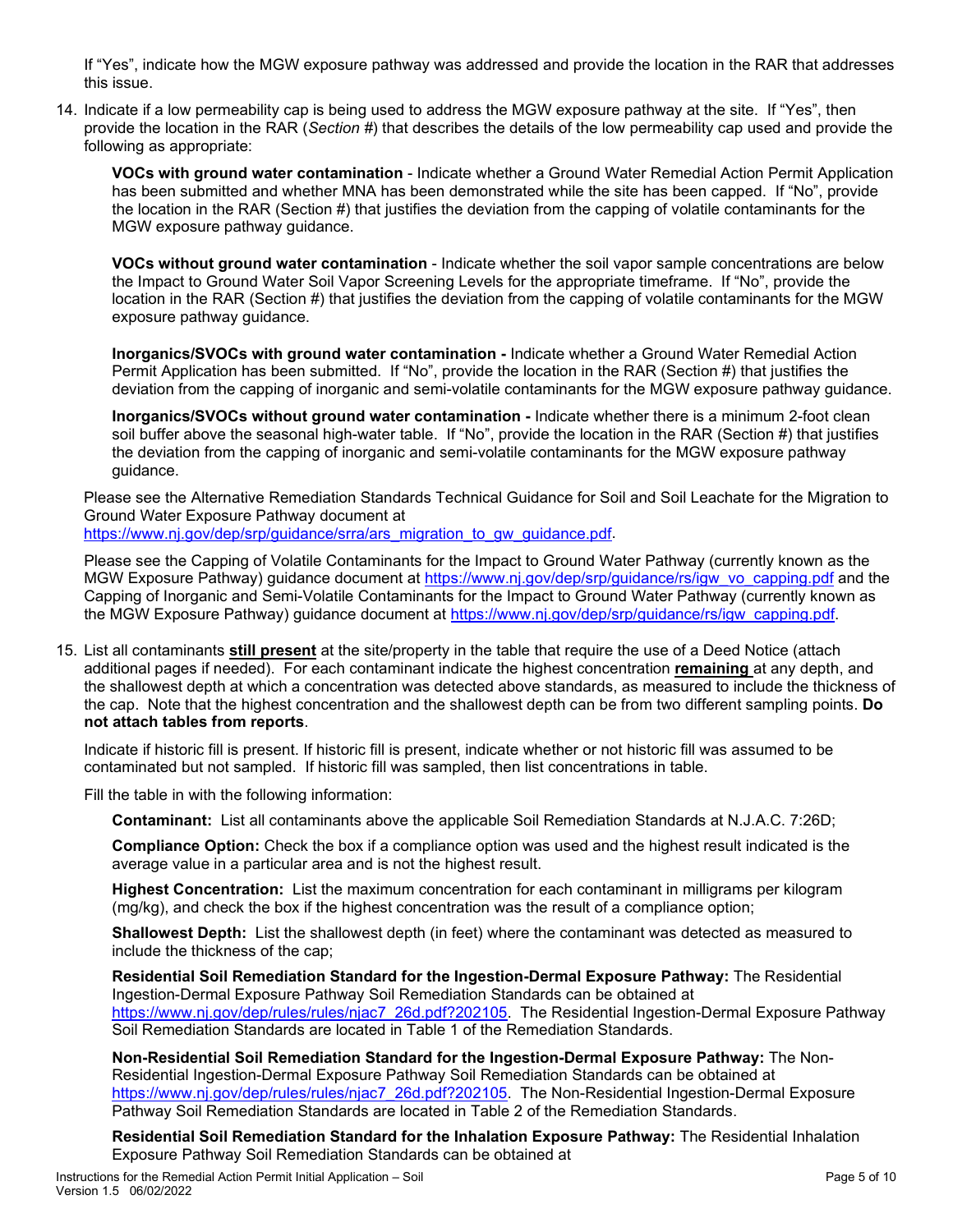[https://www.nj.gov/dep/rules/rules/njac7\\_26d.pdf?202105.](https://www.nj.gov/dep/rules/rules/njac7_26d.pdf?202105) The Residential Inhalation Exposure Pathway Soil Remediation Standards are located in Table 3 of the Remediation Standards.

**Non-Residential Soil Remediation Standard for the Inhalation Exposure Pathway:** The Non-Residential Inhalation Exposure Pathway Soil Remediation Standards can be obtained at [https://www.nj.gov/dep/rules/rules/njac7\\_26d.pdf?202105.](https://www.nj.gov/dep/rules/rules/njac7_26d.pdf?202105) The Non-Residential Inhalation Exposure Pathway Soil Remediation Standards are located in Table 4 of the Remediation Standards.

**Soil Remediation Standard/Alternate Remediation Standard for the Migration to Ground Water Exposure Pathway:** Complete only if you are addressing the MGW exposure pathway. The SRS-MGW Exposure Pathway can be obtained at [https://www.nj.gov/dep/rules/rules/njac7\\_26d.pdf?202105](https://www.nj.gov/dep/rules/rules/njac7_26d.pdf?202105) The SRS-MGW Exposure Pathway are located in Table 5 of the Remediation Standards.

## **Section H. Engineering Control (Only fill out if an engineering control is in place.)**

- 1. Identify all land use(s) for the area where the engineering control exists. Please note that these land uses do not correlate with the alternative land uses listed in the Remediation Standards (N.J.A.C. 7:26D).
- 2 If school, childcare, or residential was checked in question 1 above, indicate whether a presumptive remedy was implemented. If school, childcare, or residential was checked in question 1 above and a presumptive remedy was *not* implemented, provide the date the alternate remedy was approved by the NJDEP. For further information refer to [http://www.nj.gov/dep/srp/guidance/#presumptive\\_alt\\_remedy.](http://www.nj.gov/dep/srp/guidance/#presumptive_alt_remedy)
- 3. This table summarizes the information contained in Exhibit C of the filed Deed Notice. The fields should be completed as follows:

**Area**: A description identifying the area of the site where the engineering control is located.

**Engineering Control Description**: Is a dropdown list of common engineering controls. Choose from the list the type of engineering control utilized. When the cap is in multiple layers (e.g., Presumptive Remedy barrier/buffer/demarcation layers), list each layer on a separate line of the table using the same area name. If the dropdown does not contain the control implemented, choose "Other" and describe the engineering control in the area provided below the table labeled "\*Other, describe."

**Thickness**: The value here should be a number describing the thickness of a cap or the height of a fence. If thickness is not applicable to the particular engineering control utilized it is acceptable to leave blank.

**Units**: Feet, inches, etc.

**Inspection Frequency**: Quarterly, Semi-Annually, Annually, or Biennially.

## **Section I. Financial Assurance**

1. Indicate if the remedial action/Deed Notice includes an engineering control. **"Engineering control"** means any physical mechanism to contain or stabilize contamination or ensure the effectiveness of a remedial action. An engineering control may include, without limitation, a cap, cover, building, dike, trench, leachate collections system, fence, physical access control, and vapor mitigation systems.

If the proposed soil remedial action **does not** include an engineering control, then FA is not required for the permit, skip the rest of this section and go to the next section.

2. If the remedial action/Deed Notice includes an engineering control, FA **must be obtained prior to filing this application** (unless all permittees are exempt pursuant to N.J.A.C. 7:26C-7.10(c) or if existing RFS is being used as FA).

The Administrative Requirements for the Remediation of Contaminated Sites, specifically N.J.A.C. 7:26C-10(c) defines certain entities that are exempt from establishing FA. Check all that qualifies you to be exempted. If you are exempt skip the rest of this section and go to the next section.

In the event that at least one permittee is required to establish FA and one or more of the permittees is exempt from this requirement, the non-exempt permittee(s) shall establish the full amount of the FA required.

Refer to N.J.A.C. 7:26C-5 for the FA requirements at [www.nj.gov/dep/srp/regs/arrcs/index.html.](file:///C:%5CUsers%5Cpbauer%5CAppData%5CLocal%5CMicrosoft%5CWindows%5CINetCache%5Cpbauer%5CAppData%5CLocal%5CMicrosoft%5CWindows%5CTemporary%20Internet%20Files%5Cbhose%5CAppData%5CLocal%5CMicrosoft%5CWindows%5CLocal%20Settings%5CTemporary%20Internet%20Files%5CContent.Outlook%5CI2JSDHFU%5Cwww.nj.gov%5Cdep%5Csrp%5Cregs%5Carrcs%5Cindex.html)

3. Indicate whether the current owner of the site is either a homeowner association or a condominium association by including "X" in the appropriate box. If a homeowner association or a condominium association is identified in Section E of this Permit Application, an electronic copy of the association's annual budget that includes funds for the operation, monitoring, and maintenance of the engineering control(s) should be attached as indicated in Section F above; skip the rest of this section and go to the next section. If the association identified in Section E of this RAP Application is ever unable to meet this requirement, then the person responsible for conducting the remediation is required to establish the FA for the permit if they are not exempt pursuant to N.J.A.C. 7:26C-7.10(c).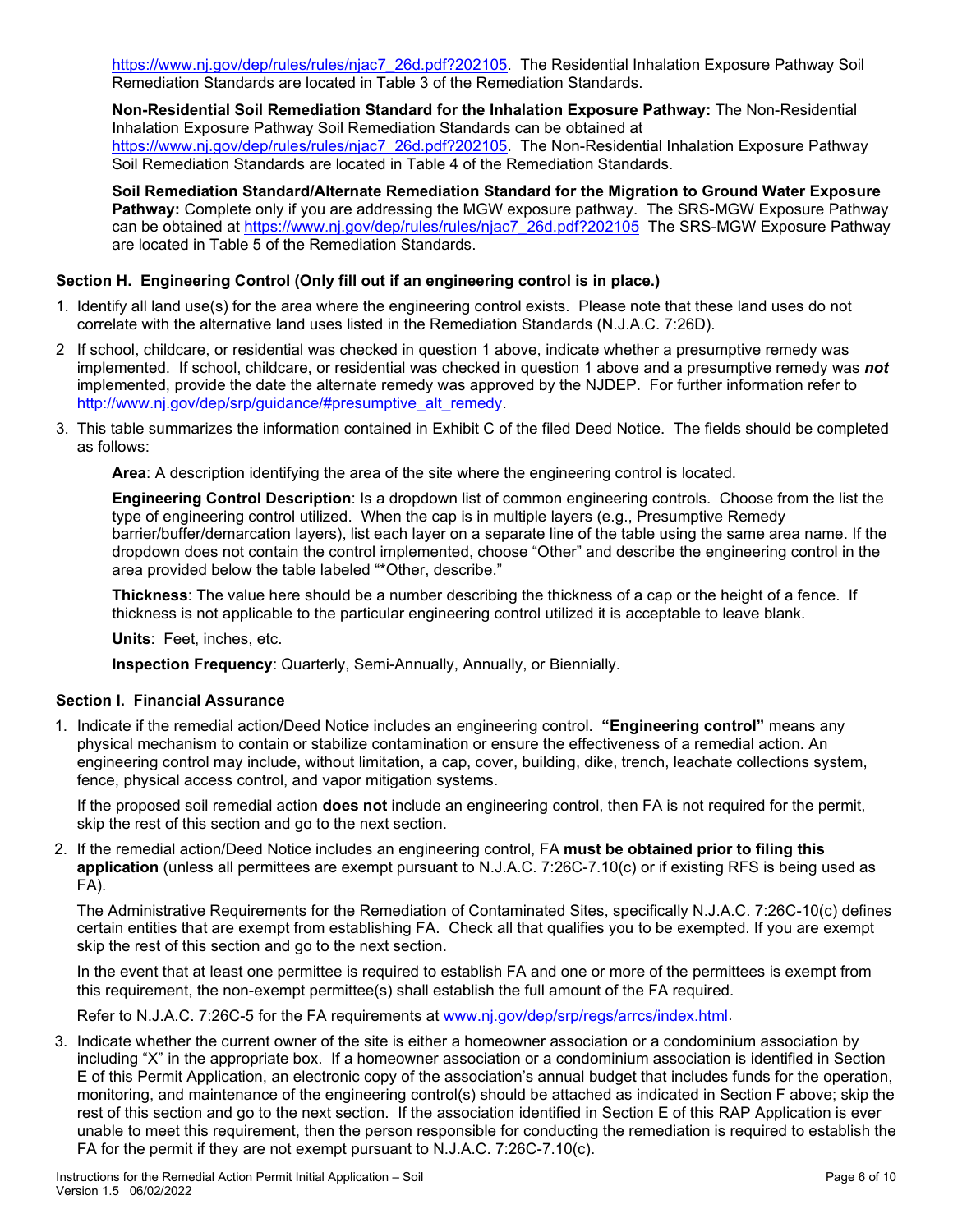- 4. Include a cost estimate for the operation, maintenance, and monitoring of the engineering control(s). The amount of funds to operate, maintain, and monitor the engineering control(s) at the site for as long as the control(s) are needed, up to thirty (30) years (minimum of \$30,000 for a 30-year time frame) should be determined. Guidance for acceptable cost estimates can be found in the Remedial Action Permit Guidance Document at [http://www.nj.gov/dep/srp/guidance/index.html#rap\\_soils.](http://www.nj.gov/dep/srp/guidance/index.html#rap_soils)
- 5. Indicate if you are using an existing RFS mechanism as the (FA) for the site. If they are, indicate if ALL THREE of the following criteria have been met:
	- a. The amount of funds needed to operate, maintain, and monitor the engineering control(s) at the site for 30 years (minimum of \$30,000 for a 30-year time frame).
	- b. The amount of the funds in the RFS is equal to the amount of the funds required to be posted for RFS and FA.
	- c. The RFS is NOT in the form of a self-guarantee. If the RFS is in the form of a self-guarantee, you cannot use the existing RFS, but must obtain a separate financial mechanism for FA.

Provide the full amount of the current RFS.

6. Enter the full dollar amount established as the FA. The amount posted can differ from the estimated cost if net present value calculations are used. As indicated in Section F above, an electronic copy of a completed Remediation Cost Review and RFS/FA form with a detailed cost estimate should be attached. This form can be found at [http://www.nj.gov/dep/srp/srra/forms.](http://www.nj.gov/dep/srp/srra/forms) Also, please provide one of the following as indicated in Section F above: attach the **original** Financial Assurance mechanism (hard copy), including any Amendments, to the Soil RAP Application; the date the original Financial Assurance mechanism was submitted to the NJDEP; or an electronic copy of the existing RFS mechanism that is being used as the Financial Assurance and the amendment to conform to the Financial Assurance format.

#### **Notes:**

If transitioning from RFS to FA (i.e., if closing out old RFS), then also attach a copy of the amendment to conform with the Financial Assurance model document.

If there is a change in the FA the NJDEP will not authorize the release of an existing FA instrument until a new FA instrument is established and in place.

- 7. Identify the FA Mechanism used as one or any combination of the following: a Remediation Trust Fund, an Environmental Insurance Policy, a Line of Credit, Surety Bond, or a Letter of Credit in accordance with N.J.A.C. 7:26C-5. Be advised that although self-guarantee is acceptable as RFS, it is not acceptable as a FA mechanism.
- 8. Provide the name, address, and phone number of the contact person at the financial institution for the FA.

## **Section J. Vapor Intrusion Summary**

- 1. Indicate if there are any buildings with an Indeterminate Vapor Intrusion Pathway status as a result of this soil contamination and not ground water contamination. If "Yes", provide the location in the RAR (Section # and Figure #) that documents this issue. Please see the Vapor Intrusion Technical Guidance Document [\(http://www.nj.gov/dep/srp/guidance/index.html#vi\)](http://www.nj.gov/dep/srp/guidance/index.html#vi) for the definition of an Indeterminate Vapor Intrusion Pathway status.
- 2. Indicate if there is soil gas contamination above the Soil Gas Screening Levels (SGSLs) beneath any buildings that require long-term monitoring as a result of this soil contamination and not ground water contamination. Vapor intrusion long-term monitoring as a result of ground water contamination should be included in the Ground Water RAP for the site.

If "Yes", provide the location in the RAR (Section # and Figure #) that documents this issue, and attach an electronic copy of the Vapor Intrusion Long-Term Monitoring Plan and a scaled site map clearly identifying the building(s). Please see the following table from the Vapor Intrusion Technical Guidance for the recommended long-term vapor intrusion monitoring/sampling plan for a Soil RAP with soil gas contamination remaining above the SGSLs beneath a building(s):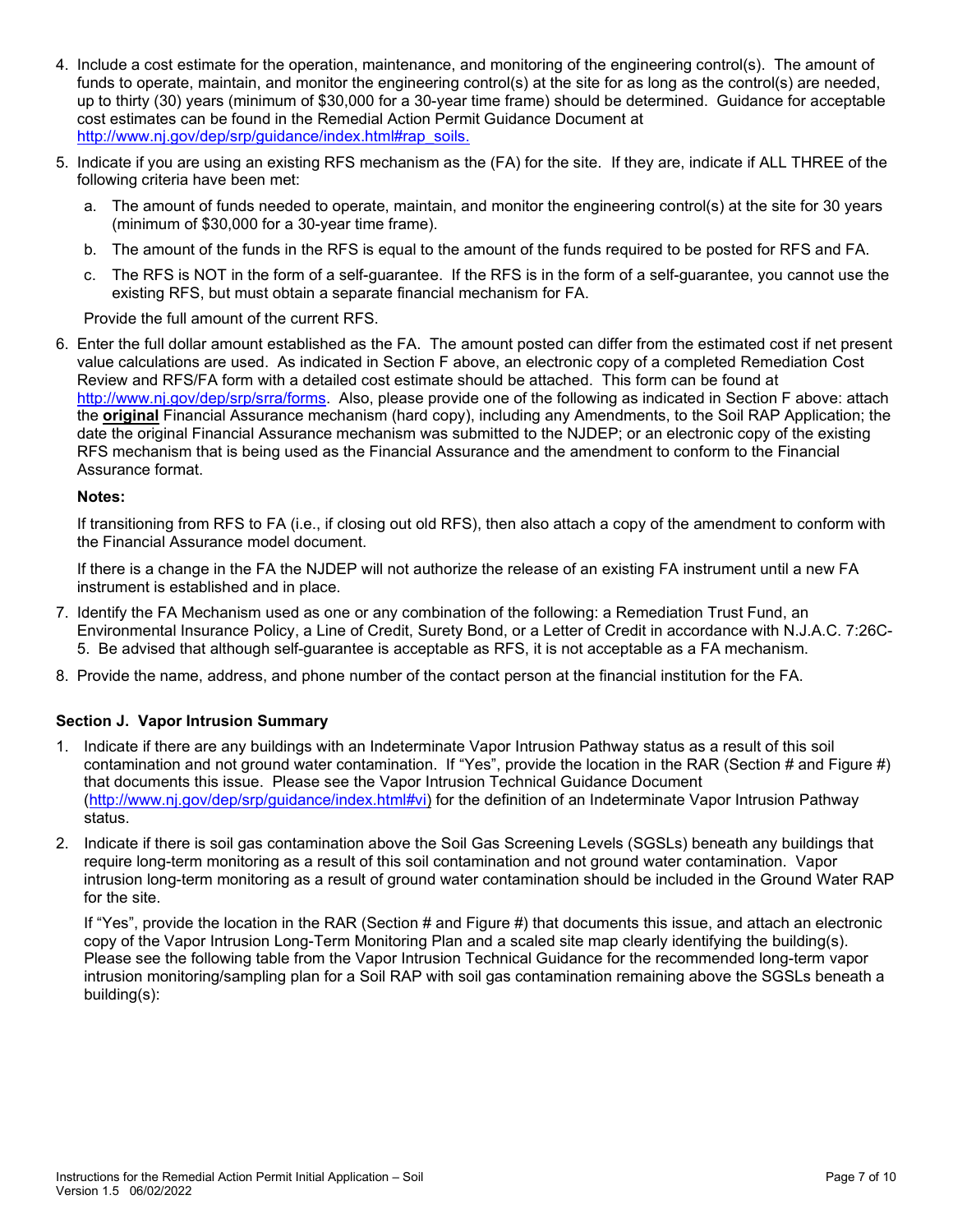# **Table 6-2 Long-Term Monitoring Sampling Designs**

| SSSG >10X NJDEP SGSL                               | SSSG > NJDEP SGSL and <10X NJDEP SGSL    |
|----------------------------------------------------|------------------------------------------|
| First through fifth year Long-Term Monitoring:     | First year Long-Term Monitoring:         |
| 1. Annual inspection of building.                  | 1. Annual inspection of building         |
| 2. Annual sampling of IA in heating season*        | 2. Sampling of IA during heating season* |
| Sixth year Long-Term Monitoring & beyond:          | After first year Long-Term Monitoring:   |
| 1. Annual inspection of building                   | 1. Annual inspections of building        |
| 2. Sampling IA every five years in heating season* | 2. Sampling of IA every five years*      |

\* *Heating season is from November 1 to March 31 (winter).*

3. Indicate if any vapor intrusion engineering controls/mitigation systems are currently installed at any buildings as a result of this soil contamination and not ground water contamination. Vapor mitigation systems that have been installed as a result of ground water contamination should be included in the Ground Water RAP for the site.

If "Yes", indicate the type of system installed and attach an electronic copy of the Operation, Maintenance, and Monitoring (OMM) Plan for the vapor intrusion engineering control(s)/mitigation system(s). If a preventative system was put in place, check "No". The OMM Plan should identify the building(s) and/or structure(s) and vapor intrusion engineering control(s)/mitigation system(s) that are in place (e.g., active or passive), including the address and block and lot of each impacted property. Refer to the Vapor Intrusion Technical Guidance Document at [http://www.nj.gov/dep/srp/guidance/index.html#vi.](http://www.nj.gov/dep/srp/guidance/index.html#vi)

# **Section K. Other Information Provided**

List any other pertinent information to support the Initial Soil RAP Application, including any other Soil or Ground Water RAPs applied for or obtained. This section can also be used for professional judgement justification, compliance averaging, variances from rules/guidance, etc.

## **Section L. Person Responsible for Conducting the Remediation Information and Certification**

The certification in this section shall be signed and dated by the person responsible for conducting the remediation. The certification in this section shall *not* be signed by the LSRP or law firm hired to assist the owner or operator with their compliance obligations. The certification required in this section shall be executed as follows:

- 1. For a corporation or limited liability company, by a principal executive officer of at least the level of vice president; or
- 2. For a partnership or sole proprietorship, by a general partner or the proprietor, respectively; or
- 3. For a municipality, state, Federal or other public agency, by either a principal executive officer or ranking elected official; or
- 4. By a duly authorized representative of the corporation, partnership, sole proprietorship, municipality, state or Federal or other public agency, as applicable. A person is deemed to be a duly authorized representative if the person is authorized in writing by an individual described in 1, 2 or 3 above and the authorization meets the following criteria:
	- i. The authorization specifies either an individual or a position having responsibility for the overall operation of the industrial establishment or activity, such as the position of plant manager, or a superintendent or person of equivalent responsibility (a duly authorized representative may thus be either a named individual or any individual occupying a named position);
	- ii. The written authorization is submitted to the NJDEP along with the certification; and
	- iii. If an authorization is no longer accurate because a different individual or position has responsibility for the overall operation of the industrial establishment or activity, a new authorization satisfying the requirements of this section shall be submitted to the NJDEP prior to or together with any reports, information, or applications to be signed by an authorized representative.
- Provide the full legal name of the person responsible for conducting the remediation;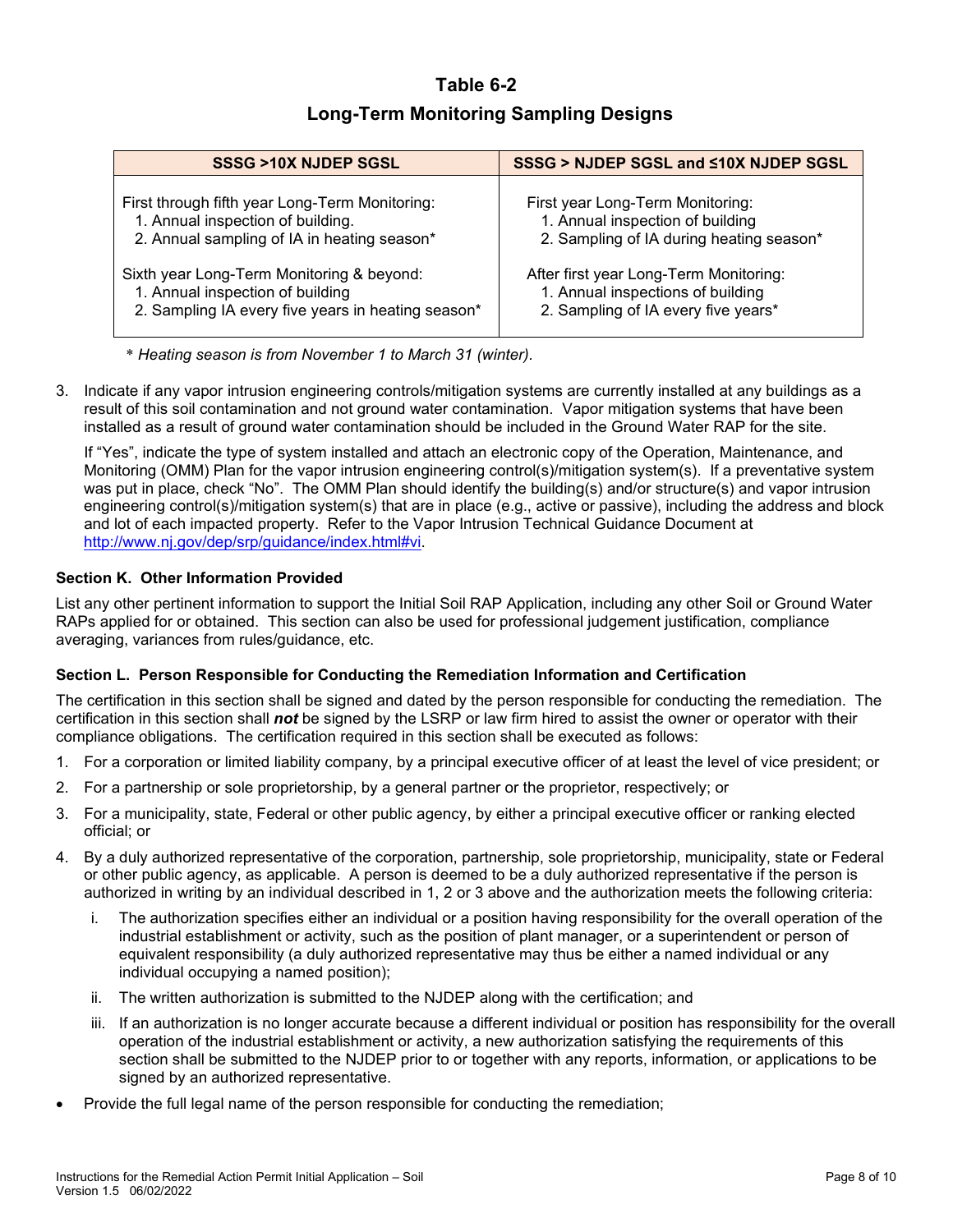- Provide the full name of the representative of the person responsible for conducting the remediation, pursuant to N.J.A.C. 7:26C-1. Enter "Same" if the representative is the same person as the person responsible for conducting the remediation;
- Provide the title of the representative of the person responsible for conducting the remediation;
- Provide the telephone number, extension number, and fax number of the representative of the person responsible for conducting the remediation;
- Provide the mailing address, including the city/town, state, and zip code of the representative of the person responsible for conducting the remediation;
- Provide the email address of the representative of the person responsible for conducting the remediation;
- The representative for the person responsible for conducting the remediation shall provide:
	- $\div$  His/her signature where indicated;
	- His/her name and title (i.e., President, CEO); and
	- $\div$  The date when the signing occurred.

**Note:** There may be circumstances where the person responsible for conducting the remediation signature cannot be obtained. In these situations, a copy of the completed permit application excluding the person responsible for conducting the remediation signature should be provided to the person responsible for conducting the remediation. To document that the person responsible for conducting the remediation was provided a copy of the permit application, a copy of the letter transmitting the permit application needs to be included with the application submitted to the NJDEP.

#### **Section M. Current Owner of the Site Information and Certification**

The certification in this section shall be signed and dated by the person who owns the property. The certification in this section shall *not* be signed by the LSRP or law firm hired to assist the owner or operator with their compliance obligations. The certification required in this section shall be executed as follows:

- 1. For a corporation or limited liability company, by a principal executive officer of at least the level of vice president; or
- 2. For a partnership or sole proprietorship, by a general partner or the proprietor, respectively; or
- 3. For a municipality, state, Federal or other public agency, by either a principal executive officer or ranking elected official; or
- 4. By a duly authorized representative of the corporation, partnership, sole proprietorship, municipality, state or Federal or other public agency, as applicable. A person is deemed to be a duly authorized representative if the person is authorized in writing by an individual described in 1, 2 or 3 above and the authorization meets the following criteria:
	- i. The authorization specifies either an individual or a position having responsibility for the overall operation of the industrial establishment or activity, such as the position of plant manager, or a superintendent or person of equivalent responsibility (a duly authorized representative may thus be either a named individual or any individual occupying a named position);
	- ii. The written authorization is submitted to the NJDEP along with the certification; and
	- iii. If an authorization is no longer accurate because a different individual or position has responsibility for the overall operation of the industrial establishment or activity, a new authorization satisfying the requirements of this section shall be submitted to the NJDEP prior to or together with any reports, information, or applications to be signed by an authorized representative.
- Provide the full legal name of the person who owns the property;
- Provide the full name of the representative of the person who owns the property, pursuant to N.J.A.C. 7:26C-1. Enter "Same" if the representative is the same person as the person who owns the property;
- Provide the title of the representative of the person who owns the property;
- Provide the telephone number, extension number, and fax number of the representative of the person who owns the property;
- Provide the mailing address, including the city/town, state, and zip code of the representative of the person who owns the property;
- Provide the email address of the representative of the person who owns the property;
- The representative for the person who owns the property shall provide:
	- $\div$  His/her signature where indicated;